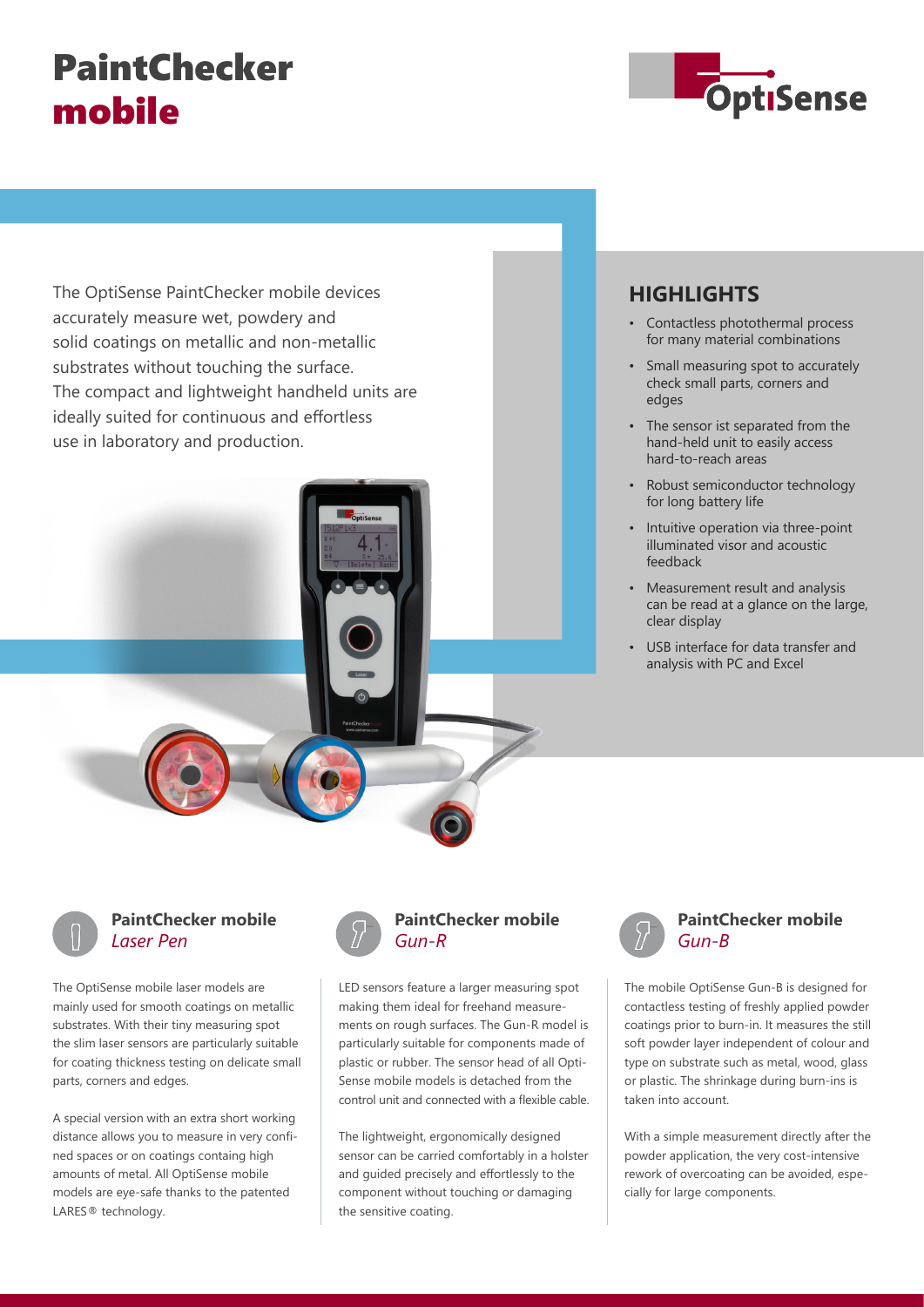### **PaintChecker mobile**



| Technical Data   PaintChecker mobile Sensors |                                |                  |                    |          |  |  |  |  |
|----------------------------------------------|--------------------------------|------------------|--------------------|----------|--|--|--|--|
| <b>Model</b>                                 | <b>Pen-1.6</b>                 | <b>Pen-3.5</b>   | Gun-R              | Gun-B    |  |  |  |  |
| Design                                       |                                | Laser, pen-shape | LED, pistol-shape  |          |  |  |  |  |
| Measurement range                            | $1 - 1000 \mu m$               |                  |                    |          |  |  |  |  |
| Measurement rate                             | max. 0.5 Hz                    |                  |                    |          |  |  |  |  |
| Measurement time                             | 250 - 1000 ms<br>250 - 2000 ms |                  |                    |          |  |  |  |  |
| Operating mode                               | pulsed operation               |                  |                    |          |  |  |  |  |
| Resolution                                   | 1 % of reading (typical)       |                  |                    |          |  |  |  |  |
| Accuracy                                     | 3 % of reading (typical)       |                  |                    |          |  |  |  |  |
| Measuring distance from lens                 | 16 mm                          | 35 mm            | 33 mm              |          |  |  |  |  |
| Distance tolerance                           | ± 1 mm                         | $±$ 2.5 mm       | ± 3 mm             |          |  |  |  |  |
| Angular tolerance                            | ± 15°                          |                  |                    |          |  |  |  |  |
| Size of measuring field Ø                    | $0.2$ mm                       | $0.3$ mm         | 1mm                |          |  |  |  |  |
| Optical power                                | 650 mJ<br>750 mJ               |                  |                    | 250 mJ   |  |  |  |  |
| Wavelength                                   | 1470 nm                        |                  | 980 nm             | 365 nm   |  |  |  |  |
| Laser class                                  | 1M                             |                  | Risk 1             | Risk 3   |  |  |  |  |
| Eye safety                                   | yes                            |                  |                    |          |  |  |  |  |
| Dimensions (L x W x H)                       | 130 x Ø25 mm                   |                  | 163 x 99 x 49.5 mm |          |  |  |  |  |
| Weight                                       | 50 g<br>225 g                  |                  |                    |          |  |  |  |  |
| IP Code                                      | IP 50                          |                  |                    |          |  |  |  |  |
| <b>Standards</b>                             | <b>DIN EN 15042-2</b>          |                  |                    |          |  |  |  |  |
| control unit                                 | mobile-Laser                   |                  | mobile-R           | mobile-B |  |  |  |  |



### **Security Redefined** *LARES®-technology*

OptiSense LARES® stands for **LA**ser **R**adiation **E**ye **S**afety and is the intelligent solution to ever-increasing requirements in the field of person and eye protection, which set the strictest standards, especially when handling lasers.

Thanks to our patented LARES® technology, operators, machinery and environment at the manufacturing and processing location are reliably protected.

All sensors with the LARES® logo are eyesafe. They can be used directly and without any restrictions in almost all areas of application and can be operated without anytechnical protection measures.

The designation of a laser protection supervisor, which is mandatory for laser radiation hazardous to eyes, and the briefing and instructing the operating personnel, which must be properly documented, can thus be omitted with.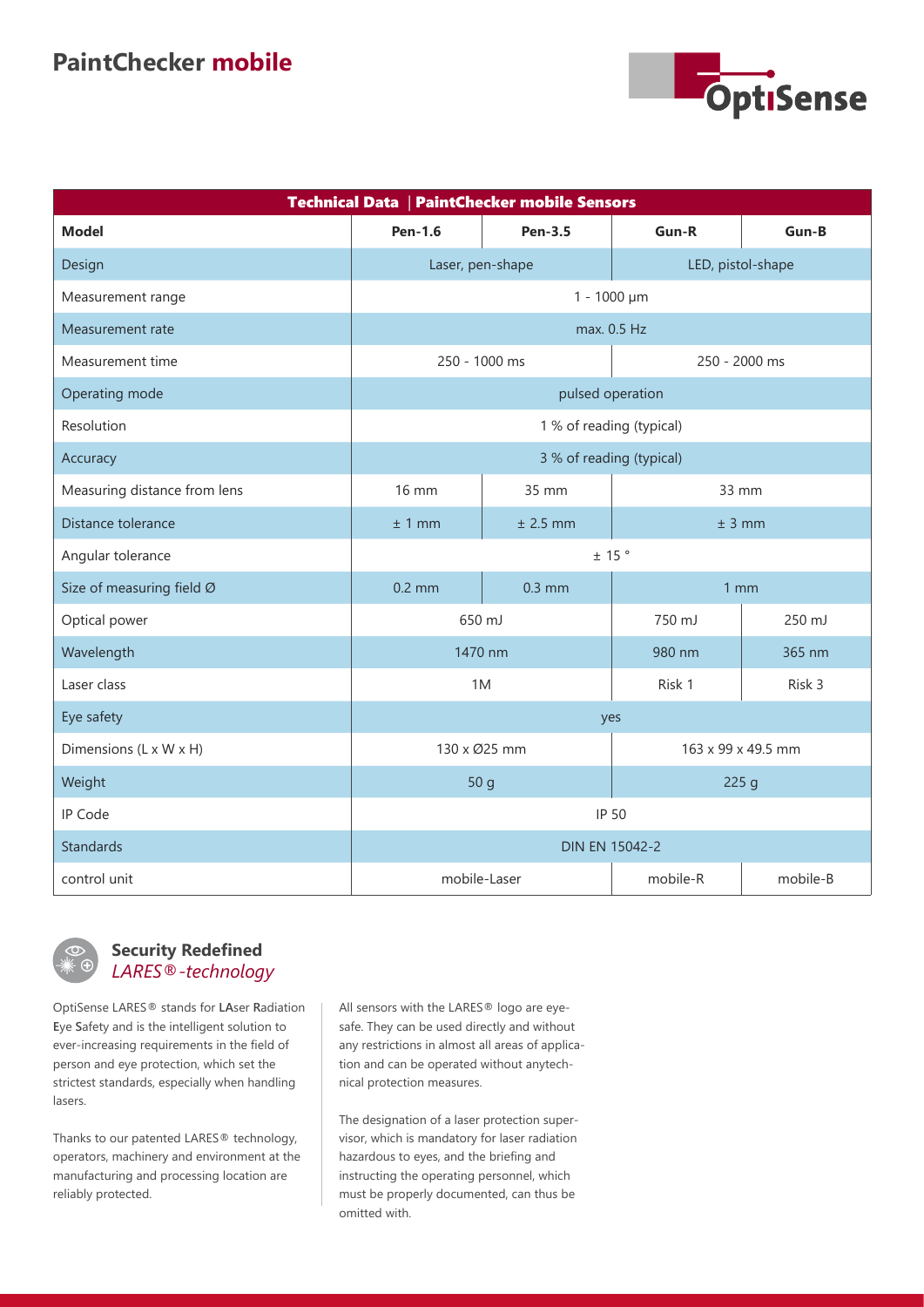### **PaintChecker mobile**



| Technical Data   PaintChecker mobile Control Unit |                                                          |                  |          |  |  |  |  |
|---------------------------------------------------|----------------------------------------------------------|------------------|----------|--|--|--|--|
| Model                                             | mobile-Laser                                             | mobile-R         | mobile-B |  |  |  |  |
| Design                                            | Mobile handset, Aluminium casing with protective holster |                  |          |  |  |  |  |
| Rechargeable battery                              | $4 \times$ Li-Ion                                        |                  |          |  |  |  |  |
| <b>Battery life</b>                               | ca. $10h$                                                |                  |          |  |  |  |  |
| Interface                                         | PC: USB                                                  |                  |          |  |  |  |  |
| Dimensions (L x W x H)                            |                                                          | 182 x 79 x 43 mm |          |  |  |  |  |
| Weight                                            | 700 g                                                    |                  |          |  |  |  |  |
| <b>Standards</b>                                  | <b>DIN EN 15042-2</b>                                    |                  |          |  |  |  |  |

#### **Drawing** | **PaintChecker mobile Controller and Sensors**





#### **Delivery Contents** | **Accessories**

### **Delivery Contents**

- Sensor with connecting cable
- Control unit, including protective holster
- Li-ion battery pack, including replacement battery pack
- Quadruple charger
- OS Manager software
- Instruction manual (digital)
- Sturdy hard case
- Type-1 reference standard
- USB cable

#### **Accessories**

- Calibrations for special applications
- Tripod